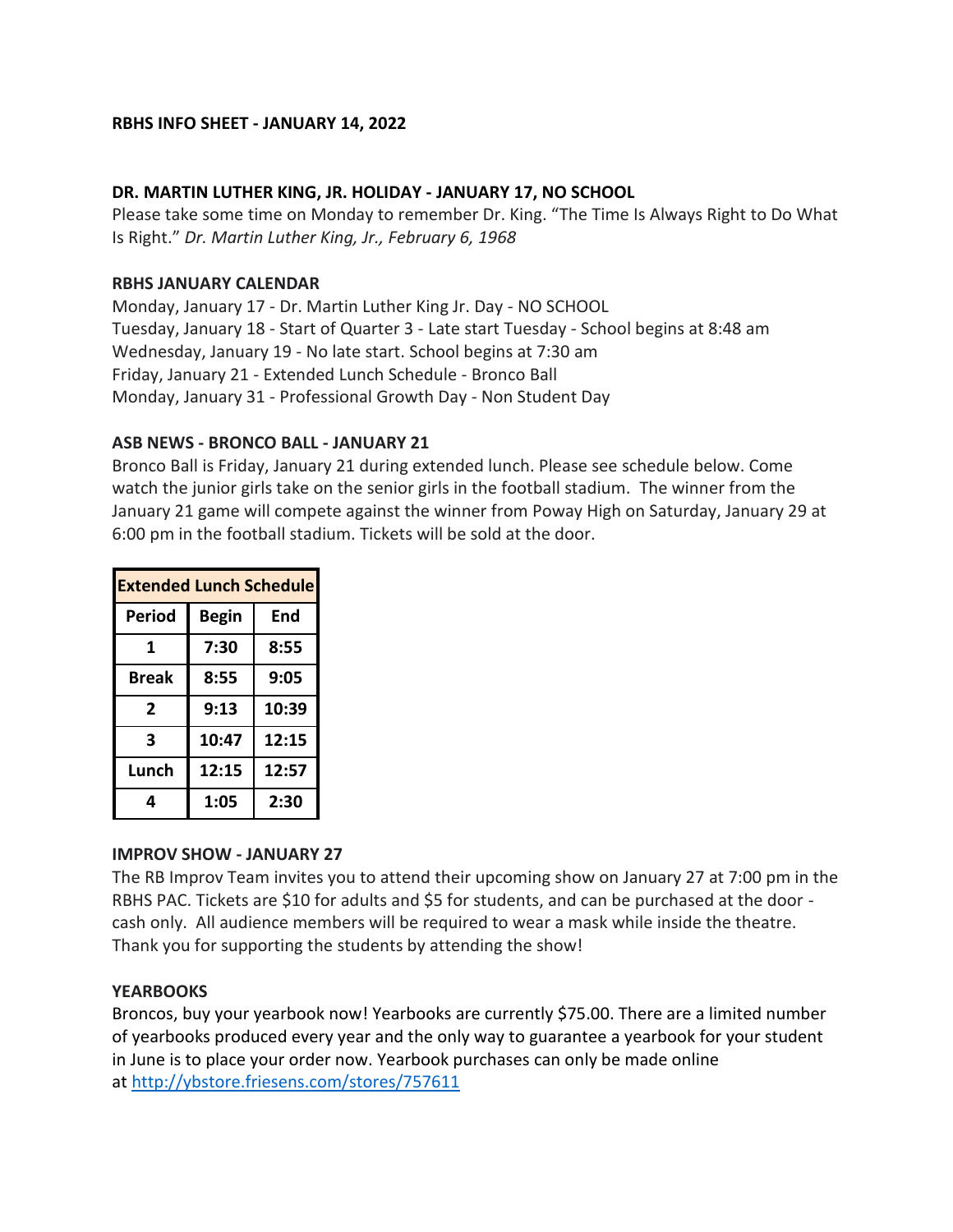### **YEARBOOK SENIOR BABY PICTURES**

Happy New Year Broncos! We had such a great response to our Senior Baby photo pages last year that we would like to do that again this year. Please send Mr. Trecker a baby photo of your senior. Photos should be sent to [ktrecker@powayusd.com.](mailto:ktrecker@powayusd.com) Please submit your senior's baby photo by February 18.

### **LIBRARY UPDATE**

Students, please plan ahead - The library will be closed January 18-20 for textbook checkout. We will reopen normal hours on Friday, January 21.

Thank you for returning library books and textbooks not needed for class from Q1 and Q2. If you still have library materials to return, please return books and textbooks to the outside library return, just to the left of the main entrance.

The need to read! Sora is available 24/7 to listen or read on your device. Log in through MyPlan or download the app and enter your student ID# and password. Happy reading!

### **BRONCO ATHLETICS**

With new COVID protocols, we need to limit the number of attendees at our indoor sporting events. For wrestling matches and the varsity basketball games, tickets will only be available on GoFan.co. For home games/matches, tickets will be available to the general public beginning at 2:30 pm the day of the game/match. For JV basketball games, tickets can be purchased at the door.

Spring Sports - Spring Sports are just around the corner. All paperwork for your Ticket to Play is due no later than January 21 in order to be processed in time for tryouts. If you have turned in the paperwork for another sport, it is good for the entire school year. However, the physical is only good for one calendar year. If your physical was done before June of last year, you will need to get another one and turn it into the Athletics Office by January 21. Tickets to Play will be distributed at lunch in front of the Finance Office on February 2, 3, and 4.

## **STUDENT SERVICES**

Student Services is available to assist with a variety of needs for students, parents and staff. If you or your family are in need of resources (grocery needs, mental health support, preventative education, self-care tips, etc.) please contact Ms. Liz Bowers at [ebowers@powayusd.com.](mailto:ebowers@powayusd.com) She will connect with you and assist in any way she can. For more information, please see Poway Unified - [Contacts | RBHS \(powayusd.com\)](https://www.powayusd.com/en-US/Schools/HS/RBHS/CONTACTS/Student-Services)

#### **RB LIONS CLUB COLLECTING EYEGLASSES**

The Lions Club provides free eye exams and eyewear to students in need (when referred by staff.) Families may drop off used eyeglasses in the RBHS front office, and staff may drop them off in the Health Office mailbox or Health Office.

#### **UNITED CEREBRAL PALSY DONATION BOX**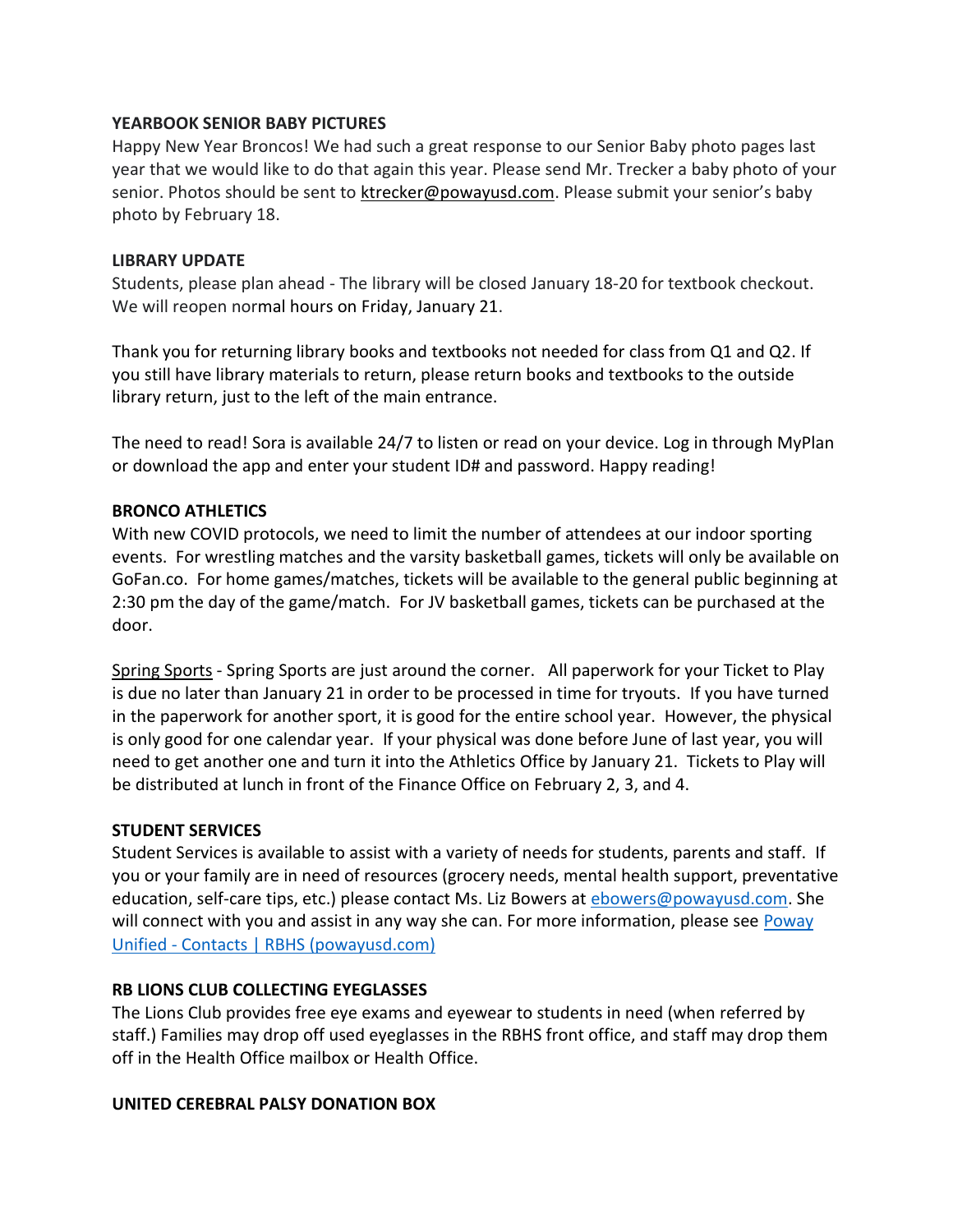Please find the UCP donation box near the entrance to campus in front of Room E-14. UCP appreciates your donations of clothing. For household pickups, receipt or more information, please contact 888-827-0771.

# **PTSA**

# *Stay Informed - Join PTSA/Renew Your PTSA Membership*

Are you an RBHS PTSA Member for the 2021-22 school year? Please join/renew your annual membership to help support all of the wonderful activities, events, and recognitions we provide. SENIOR PARENTS - Your membership supports Career Fair/College Readiness, Senior Week/Grad Night, and PTSA college scholarships! Being a member of PTSA also ensures you will be "in the know" on RBHS events and activities. Membership form and payment details/options are available at the PTSA website: [https://ptsarbhs.wixsite.com/ptsarbhs/join-ptsa-now](https://linkprotect.cudasvc.com/url?a=https%3a%2f%2fptsarbhs.wixsite.com%2fptsarbhs%2fjoin-ptsa-now&c=E,1,RMbG1ZNDKOwxdeu8FXUorhWp3QRnJXuZvxT5AIf6oZUQXZx92BvasJPrHrUsnpTZWnC0ng8ajMYfnWE_gwVcW2Rn3oFC9zHOV4bDO54cogBnwLg,&typo=0)

## *Senior Grad Nite and Disneyland Trip - Save the Dates!*

We are hard at work planning this year's Senior Celebration activities. Our Senior Disneyland Trip is planned for June 3 and Grad Nite is planned for June 8. Please stay tuned for more information!

# **FRIENDS OF THE LIBRARY**

We continue to meet monthly on Zoom, and request parents to join the FOL team and attend our Zoom meetings to get to know us better. We also encourage students to join the FOL student board. Students can earn community service hours by participating in FOL activities.

## FOL Membership

We need your support more than ever as we are not able to hold any of our fundraising events. Your support is vital for the RBHS Library's continued success. It's never too late to join. Memberships start at \$20.00. Please see [https://rbhsfriendsofthelibrary.org/memberships](https://linkprotect.cudasvc.com/url?a=https%3a%2f%2frbhsfriendsofthelibrary.org%2fmembership&c=E,1,ACkmCTTYAIvZTNxVTJ-ShWz-o5tYxio0HfgE3iJKwecS5oraxLZuhlcFjwzObd3P32T6Ua26kNb2Q6_IbMhD4l9oRY9N16mR3HWGxIfFal5s8-WG4rM,&typo=0)

## How to Contribute

RBHS FOL needs YOU! Would you like to help RBHS buy library books for your students without spending a dime? Here's how you can do it:

- 1. At Ralphs, go to [https://www.ralphs.com/i/community/community-contribution-program](https://linkprotect.cudasvc.com/url?a=https%3a%2f%2fwww.ralphs.com%2fi%2fcommunity%2fcommunity-contribution-program&c=E,1,a2ab3-xEIEHdC--gGRQqkbhzXBUmcfaChDr94HUxNCvJfdDWk4UGmtmTse6OaA48wPbEbu7s0jlqLh7CdlaXYCLXrWChpLbMRx0ifhTYwA,,&typo=0)
- 2. Sign in to your Ralphs account (or make one)
- 3. Search for your Organization
- 4. Enroll in GF748 (RBHS)

Every time you shop with your Ralphs reward card, Ralphs gives RBHS FOL a small donation and it costs you nothing, but you do have to sign up every year.

## **RBHS CALENDAR**

*Please see [www.rbhs.org](http://www.rbhs.org/) for updates*

Jan. 17 - Dr. Martin Luther King, Jr. Day - No School